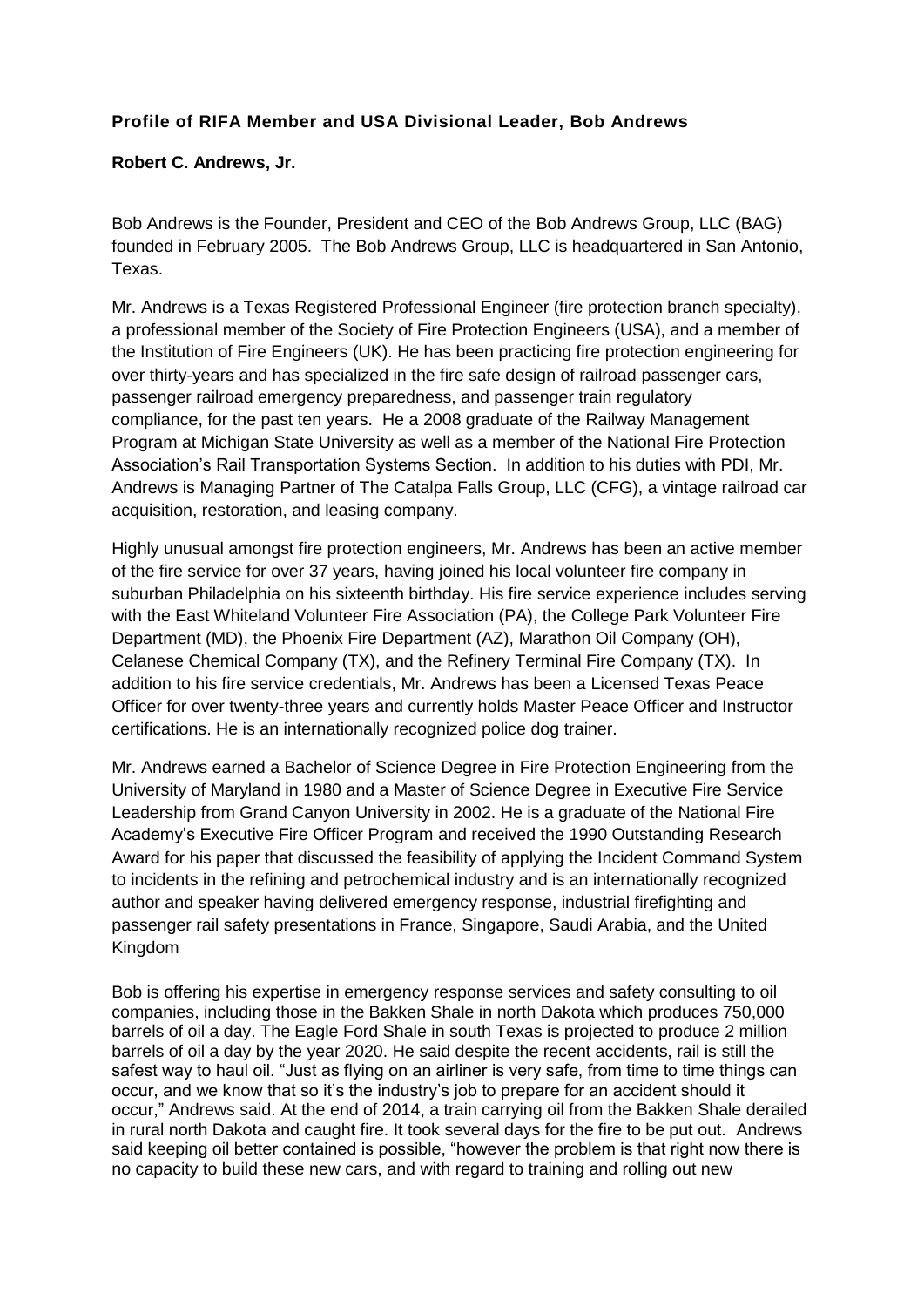emergency response products like we have, it's going to take some time for the industry to catch up," Andrews believes the greater risk of dangerous oil spills is in the north and northeast United States. He said the oil industry infrastructure is safer in south Texas and the fire response is better equipped to handle an incident.

Fire-protection company Bob Andrews Group LLC this month launched a new subsidiary that offers emergency-response services for shippers moving crude oil by rail. The company's fledgling BAG-Emergency Response Services unit will provide firefighting crews and specialized equipment for the petroleum industry, which increasingly uses trains to get crude from remote shale plays like the Eagle Ford to refining centers. We asked Andrews to discuss the potential dangers of the practice and what his new venture can do to abate the risks.

Q: Clearly the shipping of crude-oil-by-rail is a growing trend. Has the industry done enough to ensure the safety of this practice?

A: Statistically, shipping crude-oil-by-rail remains one of the safest means of transporting oil to market, especially when pipelines are not available. Having said that, I don't know anyone who predicted how fast the recent oil shale industry would grow throughout North America, nor especially predict its impact on railroads. Some have called it the "Oil-Shale Boom," others the "21st Century Gold Rush." And like the original Gold Rush, there are a lot of benefits, a lot of opportunities, and a lot of challenges. I think that to some degree the industry has to play catch-up regarding crude oil train safety, especially in light of the recent accident in Quebec. However, I am confident that the industry is actively looking at numerous ways to improve the safety of crude-oil-by-rail, and the industry will be implementing those improvements in the future.

Q: Why did you form the new BAG-Emergency Response Services subsidiary to focus on this kind of specialized emergency response service?

A: The industry is taking a multi-targeted approach to crude oil rail safety. That approach includes reviewing and improving operating procedures, as well as improving the strength and design of the rail tank cars themselves. But there is also a need to increase the level of emergency preparedness and response in the unlikely event that a major emergency occurs in the future. I formed BAG-Emergency Response Services to provide an effective corporate structure from which I could combine my 30 years of specialized oil, refining, and chemical firefighting, fire protection engineering and railroad experience to meet this specialized emergency response challenge.

Q: Should people be worried about the movement of crude unit trains through their neighborhoods and towns?

A: I think the public should be aware, possibly concerned, but certainly not worried. To put it in terms that most people would understand, we can look at the safety of the commercial aviation industry as a comparison. Like crude-oil rail transport, flying commercially is a very safe way to travel. Yet, from time to time, we read about an accident involving a commercial airliner. While we are ever aware that risk exists, many of us, me included, routinely fly. We expect, however, that should a mishap occur, that a very dedicated, effective, and robust emergency response system will activate and respond to our airliner emergency. BAG-Emergency Response Services will provide that specialized emergency response capability to the crude-oil-by-rail market, similar to what we expect from the commercial aviation industry